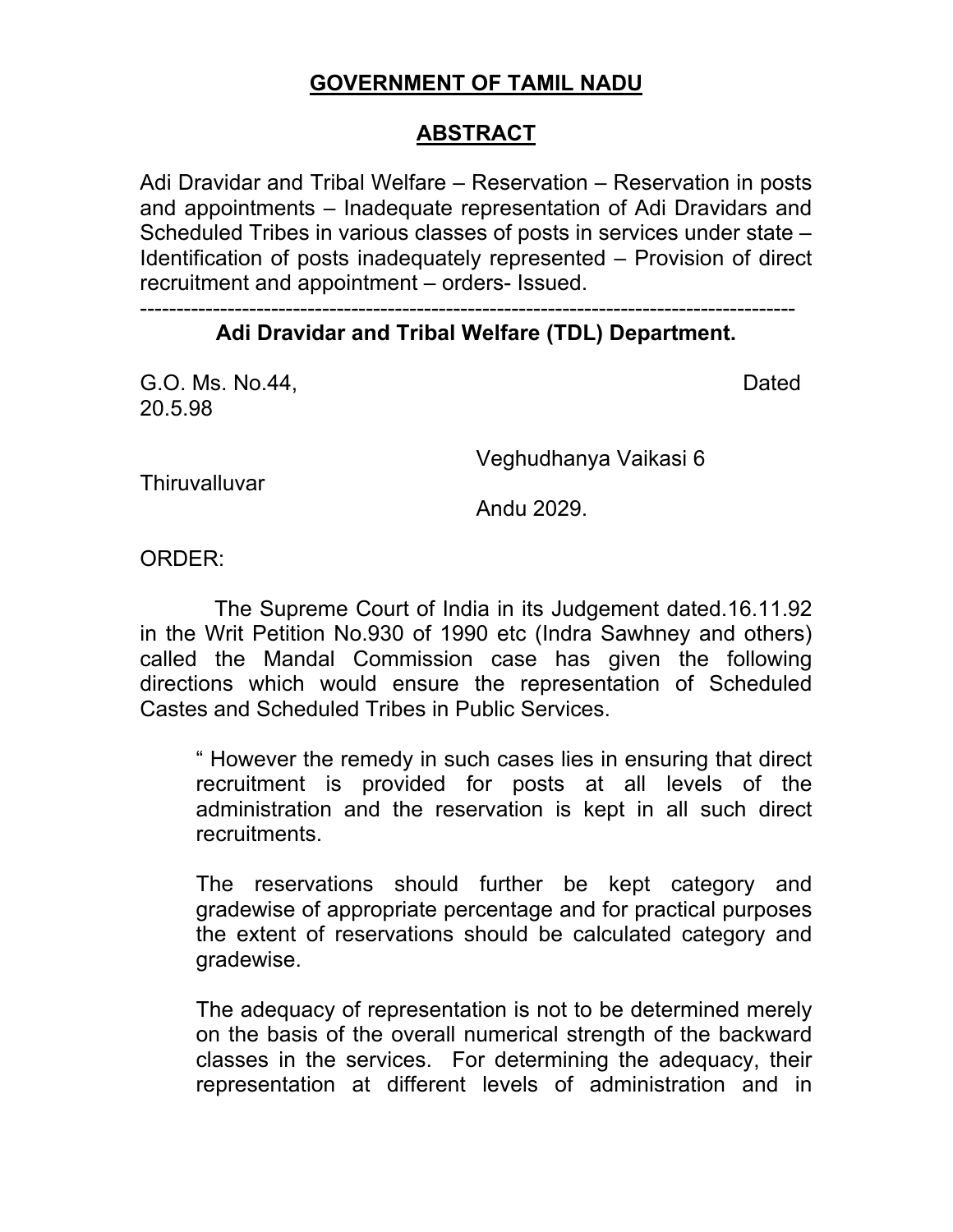different grades has to be taken into consideration. It is the effective voice in the administration and not the total number which determines the adequacy of representation.

To ensure adequate representation of backward classes which means representation at all levels and in all Grades in the Services, the fules of recruitment must-ensure that there is direct recruitment at all levels and in all grades in the services".

2. In order that the above said directions of the Supreme Court of India are implemented and also in order that the Constitutional mandate requiring adequate representation for SCs/STs is more fully carried out, the Government have decided to provide for recruitment in each Category/ Group of posts. Viz. Group A, Group B, Group C and The Government have decided to provide for recruitment in each Category/Group of posts viz. Group 'A', Group 'B', Group 'C', and Group 'D' posts where representation of Scheduled Caste/Scheduled Tribes is less than 19%. The direct recruitment in each Group will be at the lowest level of post in that Group viz. Group 'A' Group 'B' Group 'C' , Group 'D'.

3. Accordingly, the Government direct that the adequacy of representation of SC/STs in each Category/ Group of posts in all Government Departments State Government undertakings/ Public Sector Undertakings and Institutions receiving Government aid shall be assessed and persons belonging to SC/STs shall be appointed by direct recruitment where the representation of SCs/STs is less than 19%. Such direct recruitment shall beat the lowest level in the Category viz. Group 'A' Group 'B', Group 'C' Group 'D'.

 4. In order to achieve the objective stated in the above paragraph it has been ordered that appropriate rules be made wherever necessary in the service rules to incorporate the provisions for direct recruitment.

 5. The Government direct that the Committee constituted under the chairmanship of the Minister for Adi Dravidar and Tribal Welfare in G.O.MS.No.156 Adi Dravidar and Tribal Welfare Dated.13.9.97 shall function as the empowered committee to assess whether the SCs/STs are adequately represented in various Government Departments, Government Undertakings, Universities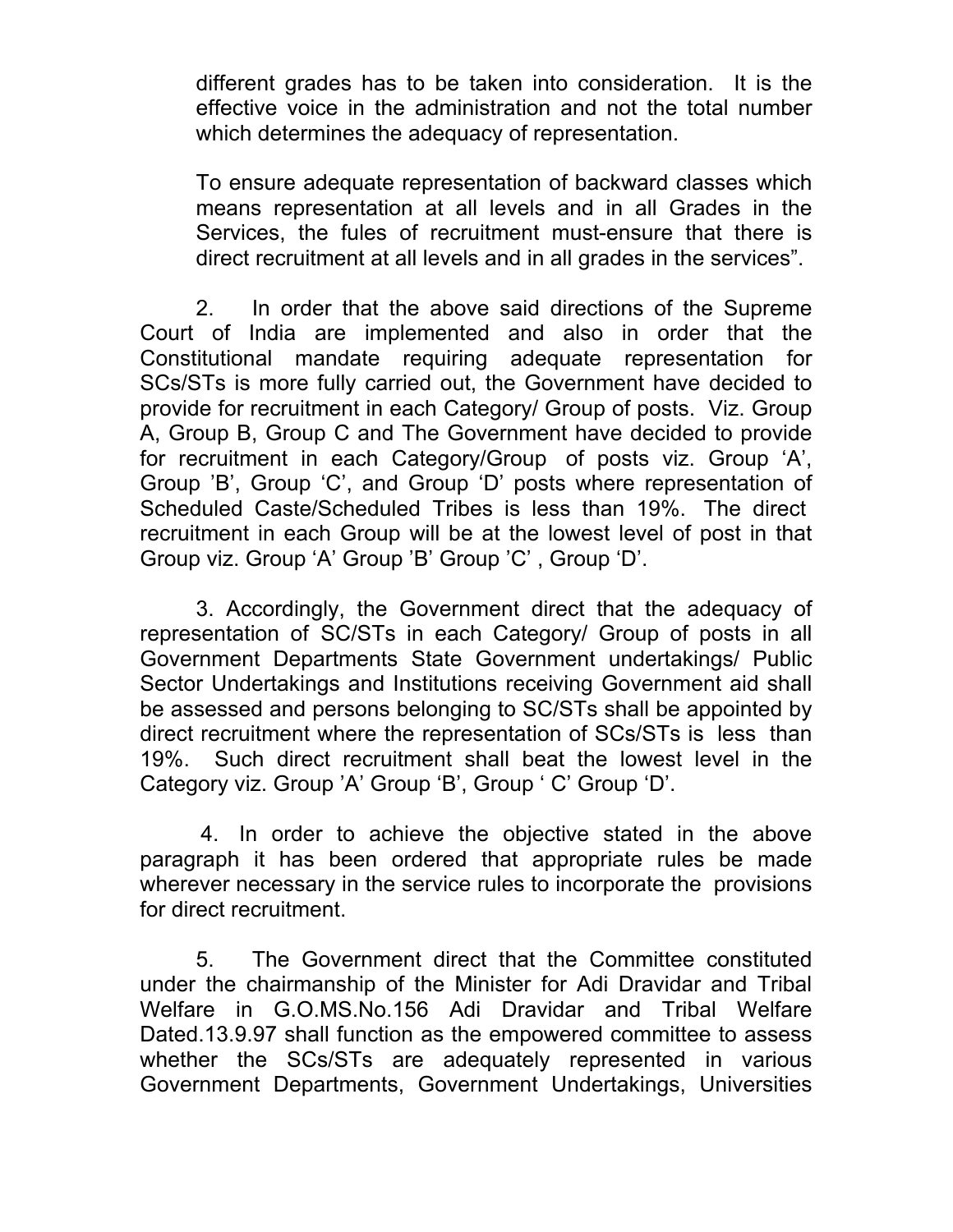and Institutions receiving Government aid. This Empowered Committee shall have the power to requisition and obtain necessary details from the Secretaries to Government, Heads of Department, Chief Executive Officers of Public Sector Undertaking, Vice Chancellors of Universities, recruitment agencies like the Tamil Nadu Public Service Commission, Tamil Nadu Uniformed Services Recruitment Board and Teachers Recruitment Board in the discharge of its functions. If necessary, the Committee shall also have the powers to invite them and have discussions in this regard.

 6. This Committee shall function as a Standing Committee. The Committee shall take up the review of all Departments/Institutions at least one in a year. The Chairman of the Committee shall decide the periodicity and the number of meetings of the Committee.

 7. Based on the review and assessment of the number of posts in the Groups A,B,C, D selection by direct recruitment in respect of SCs/STs shall be undertaken by the recruitment bodies and agencies like the Tamil Nadu Public Service Commission, Tamil Nadu Uniformed Services Recruitment Board and Teachers Recruitment Board and appointments shall be made immediately.

 8. The Secretaries to Government in all Departments, the Head of Department etc., shall be responsible to implement the orders fully. Based on the these orders, the Secretary to Government, Adi Dravidar and Tribal Welfare Department shall function as a Nodal Officer to evaluate and aid the functions of other departments in this regard.

 9. Similar orders in respect of Backward Classes & Most Backward Classes and Denotified Communities will be issued separately by the Government in Backward Classes & Most Backward Classes Department.

(BY ORDER OF THE GOVERNOR)

R. CHRISTODAS GANDI, SECRETARY TO GOVERNMENT